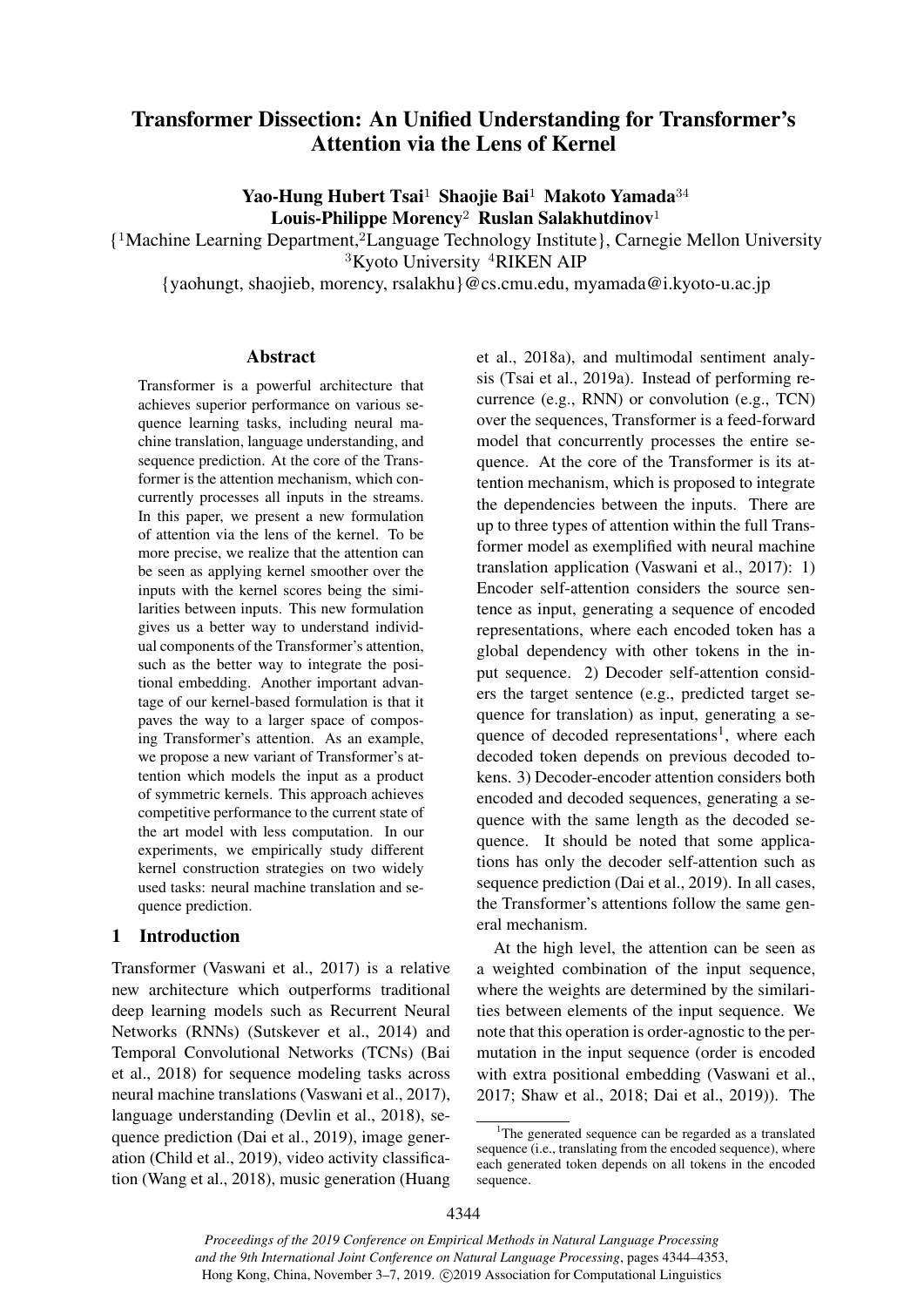above observation inspires us to connect Transformer's attention to kernel learning (Scholkopf and Smola, 2001): they both concurrently and order-agnostically process all inputs by calculating the similarity between the inputs. Therefore, in the paper, we present a new formulation for Transformer's attention via the lens of kernel. To be more precise, the new formulation can be interpreted as a kernel smoother (Wasserman, 2006) over the inputs in a sequence, where the kernel measures how similar two different inputs are. The main advantage of connecting attention to kernel is that it opens up a new family of attention mechanisms that can relate to the well-established literature in kernel learning (Scholkopf and Smola, 2001). As a result, we develop a new variant of attention which simply considers a product of symmetric kernels when modeling non-positional and positional embedding.

Furthermore, our proposed formulation highlights naturally the main components of Transformer's attention, enabling a better understanding of this mechanism: recent variants of Transformers (Shaw et al., 2018; Huang et al., 2018b; Dai et al., 2019; Child et al., 2019; Lee et al., 2018; Wang et al., 2018; Tsai et al., 2019a) can be expressed through these individual components. Among all the components, we argue that the most important one is the construction of the kernel function. We empirically study multiple kernel forms and the ways to integrate positional embedding in neural machine translation (NMT) using IWSLT'14 German-English (De-En) dataset (Edunov et al., 2017) and sequence prediction (SP) using WikiText-103 dataset (Merity et al., 2016).

# 2 Attention

This section aims at providing an understanding of attention in Transformer via the lens of kernel. The inspiration for connecting the kernel (Scholkopf and Smola, 2001) and attention instantiates from the observation: both operations concurrently processes all inputs and calculate the similarity between the inputs. We first introduce the background (i.e., the original formulation) of attention and then provide a new reformulation within the class of kernel smoothers (Wasserman, 2006). Next, we show that this new formulation allows us to explore new family of attention while at the same time offering a framework to cate-

gorize previous attention variants (Vaswani et al., 2017; Shaw et al., 2018; Huang et al., 2018b; Dai et al., 2019; Child et al., 2019; Lee et al., 2018; Wang et al., 2018; Tsai et al., 2019a). Last, we present a new form of attention, which requires fewer parameters and empirically reaches competitive performance as the state-of-the-art models.

For notation, we use lowercase representing a vector (e.g.,  $x$ ), bold lowercase representing a matrix (e.g., x), calligraphy letter denoting a space (e.g.,  $\mathcal{X}$ ), and S denoting a set. To relate the notations in sequence to sequence learning (Vaswani et al., 2017),  $x$  represents a specific element of a sequence,  $\mathbf{x} = [x_1, x_2, \dots, x_T]$  denotes a sequence of features,  $S_{\mathbf{x}} = \{x_{\exp}, x_2, \cdots, x_T\}$  represents the set with its elements being the features in sequence x, and we refer the space of set  $S_x$  as  $\mathcal{S}$ .

## 2.1 Technical Background

Unlike recurrent computation (Sutskever et al., 2014) (i.e., RNNs) and temporal convolutional computation (Bai et al., 2018) (i.e., TCNs), Transformer's attention is an *order-agnostic* operation given the order in the inputs (Vaswani et al., 2017). Hence, in the presentation of the paper, we consider the inputs as a set instead of a sequence. When viewing sequence as a set, we lose the temporal (positional) information in inputs which is often crucial for sequence modeling (Sutskever et al., 2014). As a result, Transformer (Vaswani et al., 2017) introduced positional embedding to indicate the positional relation for the inputs. Formally, a sequence  $\mathbf{x} = [x_1, x_2, \dots, x_T]$  defines each element as  $x_i = (f_i, t_i)$  with  $f_i \in \mathcal{F}$  being the nontemporal feature at time i and  $t_i \in \mathcal{T}$  as an temporal feature (or we called it positional embedding). Note that  $f_i$  can be the word representation (in neural machine translation (Vaswani et al., 2017)), a pixel in a frame (in video activity recognition (Wang et al., 2018)), or a music unit (in music generation (Huang et al., 2018b)).  $t_i$  can be a mixture of sine and cosine functions (Vaswani et al., 2017) or parameters that can be learned during back-propagation (Dai et al., 2019; Ott et al., 2019). The feature vector are defined over a joint space  $\mathcal{X} = (\mathcal{F} \times \mathcal{T})$ . The resulting permutationinvariant set is:  $S_{\mathbf{x}} = \{x_1, x_2, \dots, x_T\}$  $\{(f_1, t_1), (f_2, t_2), \cdots, (f_T, t_T)\}.$ 

Followed the definition by Vaswani et al.  $(2017)$ , we use queries $(q)/keys(k)/values(v)$  to represent the inputs for the attention. To be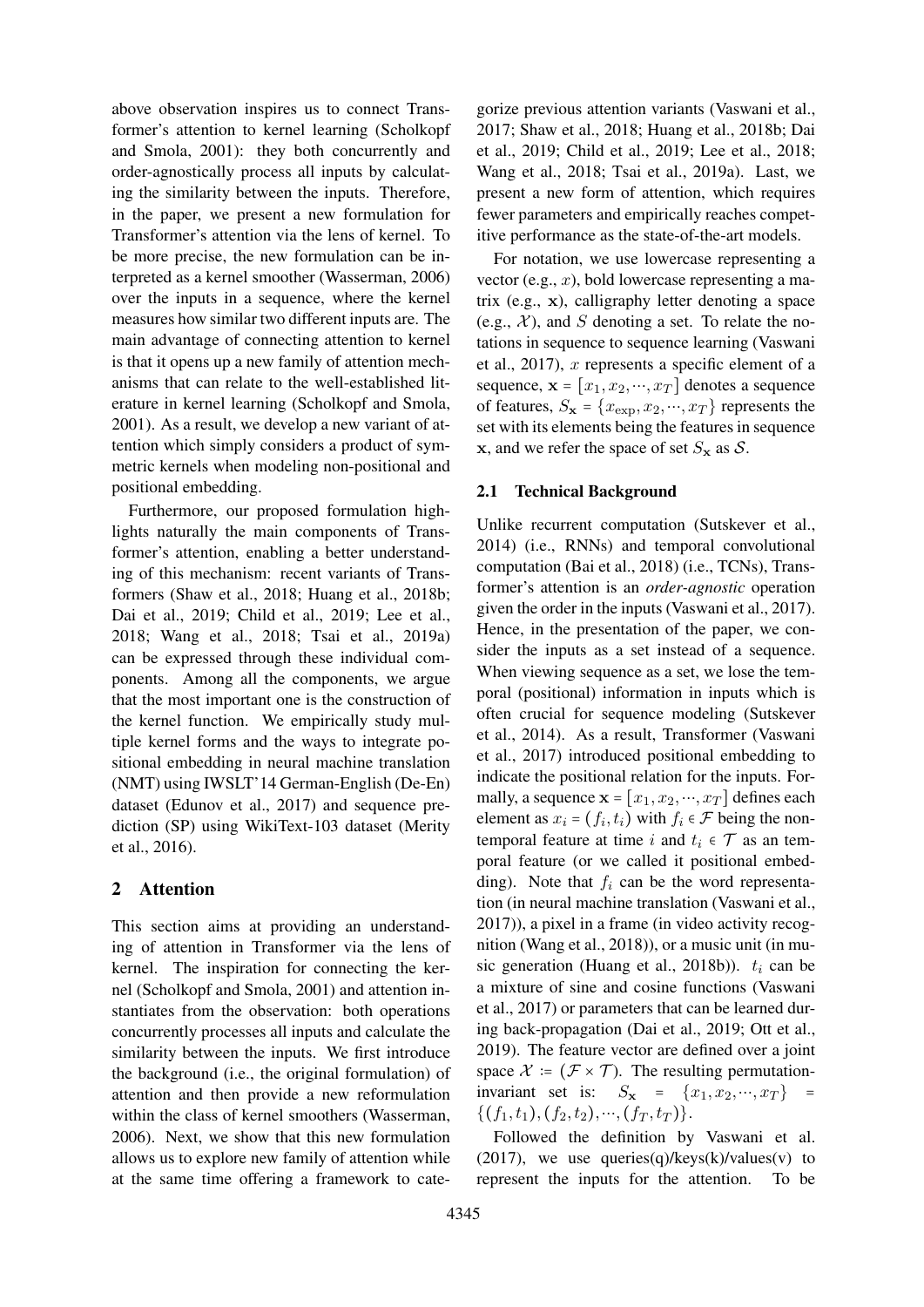more precise,  $x_{q/k/v}$  is used for denoting a query/key/value data in the query/key/value sequence  $\mathbf{x}_{\{q/k/v\}}$   $(x_{\{q/k/v\}} \in S_{\mathbf{x}_{\{q/k/v\}}})$  with  $S_{\mathbf{x}_q/k|v}$  being its set representation. We note that the input sequences are the same  $(\mathbf{x}_q = \mathbf{x}_k)$  for self-attention and are different  $(x_q)$  from decoder and  $x_k$  from encoder) for encoder-decoder attention.

Given the introduced notation, the attention mechanism in original Transformer (Vaswani et al., 2017) can be presented as:

$$
\begin{aligned} \text{Attention}(x_q \; ; \; S_{\mathbf{x}_k}) \\ = \text{softmax}\left(\frac{x_q W_q (\mathbf{x}_k W_k)^{\top}}{\sqrt{d_k}}\right) \mathbf{x}_k W_v \end{aligned} \tag{1}
$$

with  $x_q = f_q + t_q$ ,  $\mathbf{x}_k = \mathbf{f}_k + \mathbf{t}_k$ ,  $W_{q/k/v}$  being the weight, and  $d_k$  being the feature dimension of  $\mathbf{x}_k W_k$ . Decoder self-attention further introduces a mask to block the visibility of elements in  $S_{\mathbf{x}_k}$  to  $x_q$ . Particularly, decoder self-attention considers the decoded sequence as inputs  $(\mathbf{x}_k = \mathbf{x}_q)$ , where the decoded token at time  $t$  is not allowed to access the future decoded tokens (i.e., tokens decoded at time greater than  $t$ ). On the contrary, encoder selfattention and decoder-encoder attention consider no additional mask to Eq. (1).

Recent work (Shaw et al., 2018; Dai et al., 2019; Huang et al., 2018b; Child et al., 2019; Lee et al., 2018; Parmar et al., 2018; Tsai et al., 2019a) proposed modifications to the Transformer for the purpose of better modeling inputs positional relation (Shaw et al., 2018; Huang et al., 2018b; Dai et al., 2019), appending additional keys in  $S_{\mathbf{x}_k}$  (Dai et al., 2019), modifying the mask applied to Eq. (1) (Child et al., 2019), or applying to distinct feature types (Lee et al., 2018; Parmar et al., 2018; Tsai et al., 2019a). These works adopt different designs of attention as comparing to the original form  $(Eq, (1))$ . In our paper, we aim at providing an unified view via the lens of kernel.

#### 2.2 Reformulation via the Lens of Kernel

We now provide the intuition to reformulate Eq. (1) via the lens of kernel. First, the softmax function can be realized as a probability function for  $x_q$  observing the keys  $\{x_k\}$ s in  $S_{\mathbf{x}_k}$  ( $S_{\mathbf{x}_k}$  is the set representation of sequence  $x_k$ ). The probability is determined by the dot product between  $x_q$  and  $x_k$  with additional mappings  $W_q/W_k$  and scaling by  $d_k$ , which we note the dot-product operation is an instance of kernel function. We also introduce

a set filtering function  $M(x_q, S_{\mathbf{x}_k}) : \mathcal{X} \times \mathcal{S} \to \mathcal{S}$ which returns a set with its elements that operate with (or are connected/visible to)  $x_q$ . The filtering function  $M(\cdot, \cdot)$  plays as the role of the mask in decoder self-attention (Vaswani et al., 2017). Putting these altogether, we re-represent Eq. (1) into the following definition.

Definition 1. *Given a non-negative kernel function*  $k(\cdot, \cdot) : \mathcal{X} \times \mathcal{X} \to \mathbb{R}^+$ , *a set filtering function*  $M(\cdot, \cdot) : \mathcal{X} \times \mathcal{S} \rightarrow \mathcal{S}$ *, and a value function*  $v(\cdot): \mathcal{X} \to \mathcal{Y}$ , the Attention function taking the *input of a query feature*  $x_q \in \mathcal{X}$  *is defined as* 

$$
\text{Attention}\left(x_q \; ; \; M(x_q, S_{\mathbf{x}_k})\right) \\
= \sum_{x_k \in M(x_q, S_{\mathbf{x}_k})} \frac{k(x_q, x_k)}{\sum_{x_k' \in M(x_q, S_{\mathbf{x}_k})} k(x_q, x_k')} v(x_k).
$$
\n<sup>(2)</sup>

The Definition 1 is a class of linear smoothers (Wasserman, 2006) with kernel smoothing:

$$
\sum_{x_k \in M(x_q, S_{\mathbf{x}_k})} \frac{k(x_q, x_k)}{\sum_{x_k' \in M(x_q, S_{\mathbf{x}_k})} k(x_q, x_k')} v(x_k)
$$
  
=  $\mathbb{E}_{p(x_k|x_q)}[v(x_k)],$ 

where  $v(x_k)$  outputs the "values" and  $p(x_k|x_q)$  =  $k(x_q,x_k)$  $\frac{k(x_q, x_k)}{\sum_{x_k' \in M(x_q, S_{\mathbf{x}_k})} k(x_q, x_k')}$  is a probability function depends on k and N when  $k(\cdot, \cdot)$  is always positive. In the prior work (Vaswani et al., 2017),  $k(x_q, x_k) = \exp\left(\frac{x_qW_q, x_kW_k}{\sqrt{d_k}}\right)$ and  $v(x_k) = x_k W_v$ . Note that the kernel form  $k(x_a, x_k)$  in the original Transformer (Vaswani et al., 2017) is a asymmetric exponential kernel with additional mapping  $W_q$  and  $W_k$  (Wilson et al., 2016; Li et al., 2017)<sup>2</sup>.

The new formulation defines a larger space for composing attention by manipulating its individual components, and at the same time it is able to categorize different variants of attention in prior work (Shaw et al., 2018; Huang et al., 2018b; Dai et al., 2019; Child et al., 2019; Lee et al., 2018; Wang et al., 2018; Tsai et al., 2019a). In the following, we study these components by dissecting Eq. (2) into: 1) kernel feature space  $\mathcal{X}$ , 2)

<sup>&</sup>lt;sup>2</sup>We note that rigorous definition of kernel function (Scholkopf and Smola, 2001) requires the kernel to be semi-positive definite and symmetric. While in the paper, the discussion on kernel allows it to be non-semi-positive definite and asymmetric. In Section 3, we will examine the kernels which are semi-positive and symmetric.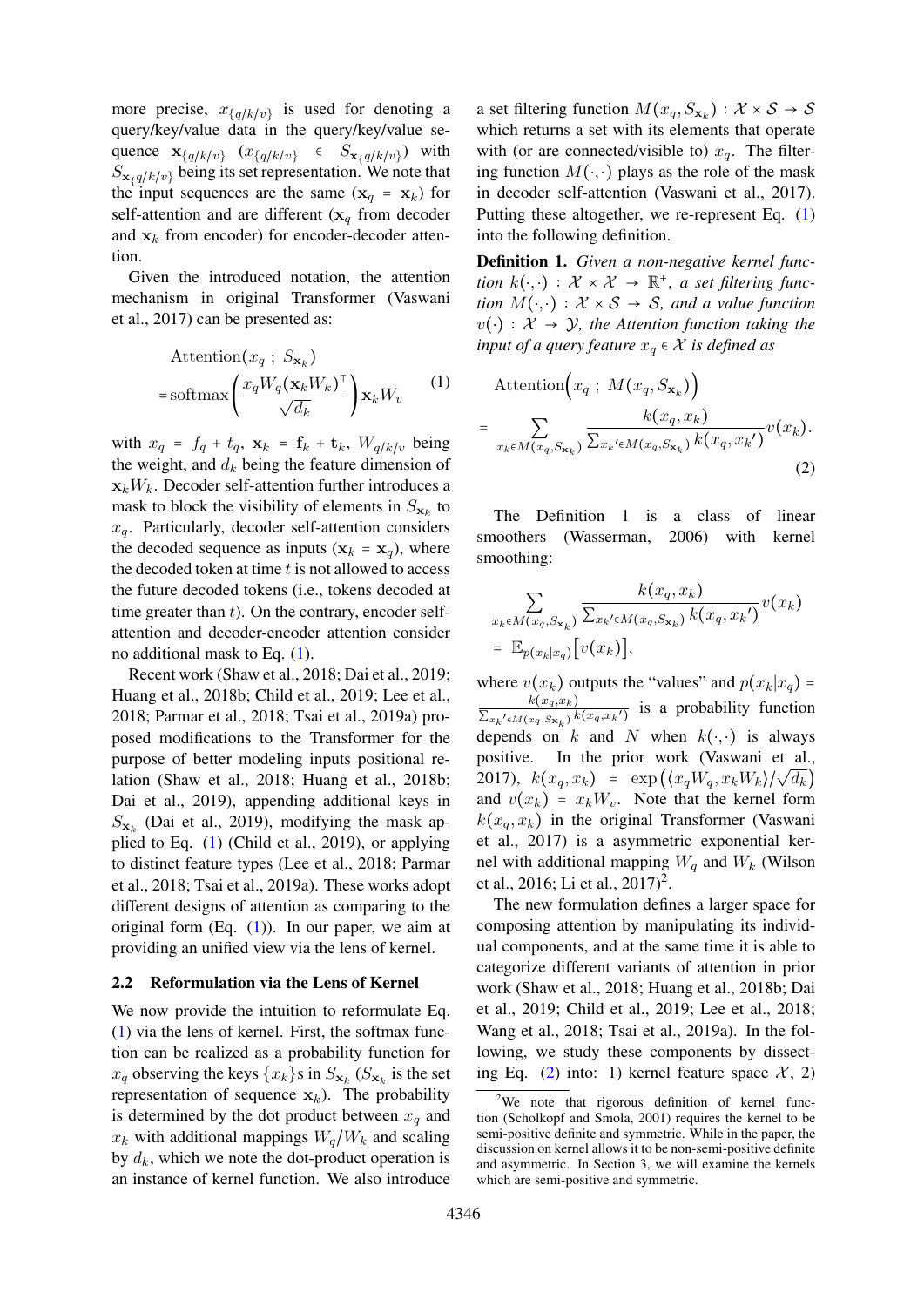kernel construction  $k(\cdot, \cdot)$ , 3) value function  $v(\cdot)$ , and 4) set filtering function  $M(\cdot, \cdot)$ .

## 2.2.1 Kernel Feature Space  $X$

In Eq. (2), to construct a kernel on  $\mathcal{X}$ , the first thing is to identify the kernel feature space  $X$ . In addition to modeling sequences like word sentences (Vaswani et al., 2017) or music signals (Huang et al., 2018b), the Transformer can also be applied to images (Parmar et al., 2018), sets (Lee et al., 2018), and multimodal sequences (Tsai et al., 2019a). Due to distinct data types, these applications admit various kernel feature space:

*(i) Sequence Transformer (Vaswani et al., 2017; Dai et al., 2019):*

$$
\mathcal{X}\coloneqq (\mathcal{F}\times\mathcal{T})
$$

with  $\mathcal F$  being non-positional feature space and  $\mathcal T$ being the positional embedding space of the position in the sequence.

*(ii) Image Transformer (Parmar et al., 2018):*

$$
\mathcal{X}\coloneqq (\mathcal{F}\times\mathcal{H}\times\mathcal{W})
$$

with  $\mathcal F$  being non-positional feature space,  $\mathcal H$  being the positional space of the height in an image, and  $W$  being the positional space of the width in an image.

*(iii) Set Transformer (Lee et al., 2018) and Non-Local Neural Networks (Wang et al., 2018):*

$$
\mathcal{X}\coloneqq(\mathcal{F})
$$

with no any positional information present. *(iv) Multimodal Transformer (Tsai et al., 2019a):*

$$
\mathcal{X} \coloneqq \left( \mathcal{F}^{\ell} \times \mathcal{F}^{v} \times \mathcal{F}^{a} \times \mathcal{T} \right)
$$

with  $\mathcal{F}^{\ell}$  representing the language feature space,  $\mathcal{F}^v$  representing the vision feature space,  $\mathcal{F}^a$  representing the audio feature space, and  $\tau$  representing the temporal indicator space.

For the rest of the paper, we will focus on the setting for sequence Transformer  $\mathcal{X} = (\mathcal{F} \times \mathcal{T})$ and discuss the kernel construction on it.

## 2.2.2 Kernel Construction and the Role of **Positional Embedding**  $k(\cdot, \cdot)$

The kernel construction on  $\mathcal{X} = (\mathcal{F} \times \mathcal{T})$  has distinct design in variants of Transformers (Vaswani et al., 2017; Dai et al., 2019; Huang et al., 2018b; Shaw et al., 2018; Child et al., 2019). Since now the kernel feature space considers a joint space, we will first discuss the kernel construction on  $\mathcal F$ (the non-positional feature space) and then discuss how different variants integrate the positional embedding (with the positional feature space  $\mathcal{T}$ ) into the kernel.

**Kernel construction on**  $\mathcal{F}$ **.** All the work considered the scaled asymmetric exponential kernel with the mapping  $W_q$  and  $W_k$  (Wilson et al., 2016; Li et al., 2017) for non-positional features  $f_q$  and  $f_k$ :

$$
k_{\exp}(f_q, f_k) = \exp\left(\frac{\langle f_q W_q, f_k W_k \rangle}{\sqrt{d_k}}\right). \tag{3}
$$

Note that the usage of asymmetric kernel is also commonly used in various machine learning tasks (Yilmaz, 2007; Tsuda, 1999; Kulis et al., 2011), where they observed the kernel form can be flexible and even non-valid (i.e., a kernel that is not symmetric and positive semi-definite). In Section 3, we show that symmetric design of the kernel has similar performance for various sequence learning tasks, and we also examine different kernel choices (i.e., linear, polynomial, and rbf kernel).

**Kernel construction on**  $\mathcal{X} = (\mathcal{F} \times \mathcal{T})$ . The designs for integrating the positional embedding  $t_q$ and  $t_k$  are listed in the following.

*(i) Absolute Positional Embedding (Vaswani et al., 2017; Dai et al., 2019; Ott et al., 2019):* For the original Transformer (Vaswani et al., 2017), each  $t_i$  is represented by a vector with each dimension being sine or cosine functions. For learned positional embedding (Dai et al., 2019; Ott et al., 2019), each  $t_i$  is a learned parameter and is fixed for the same position for different sequences. These works defines the feature space as the direct sum of its temporal and non-temporal space:  $\mathcal{X} = \mathcal{F} \oplus \mathcal{T}$ . Via the lens of kernel, the kernel similarity is defined as

$$
k\Big(x_q, x_k\Big) \coloneqq k_{\exp}\Big(f_q + t_q, f_k + t_k\Big). \tag{4}
$$

*(ii) Relative Positional Embedding in Transformer-XL (Dai et al., 2019):* t represents the indicator of the position in the sequence, and the kernel is chosen to be asymmetric of mixing sine and cosine functions:

$$
k\Big(x_q, x_k\Big) \coloneqq k_{\exp}\Big(f_q, f_k\Big) \cdot k_{f_q}\Big(t_q, t_k\Big) \quad (5)
$$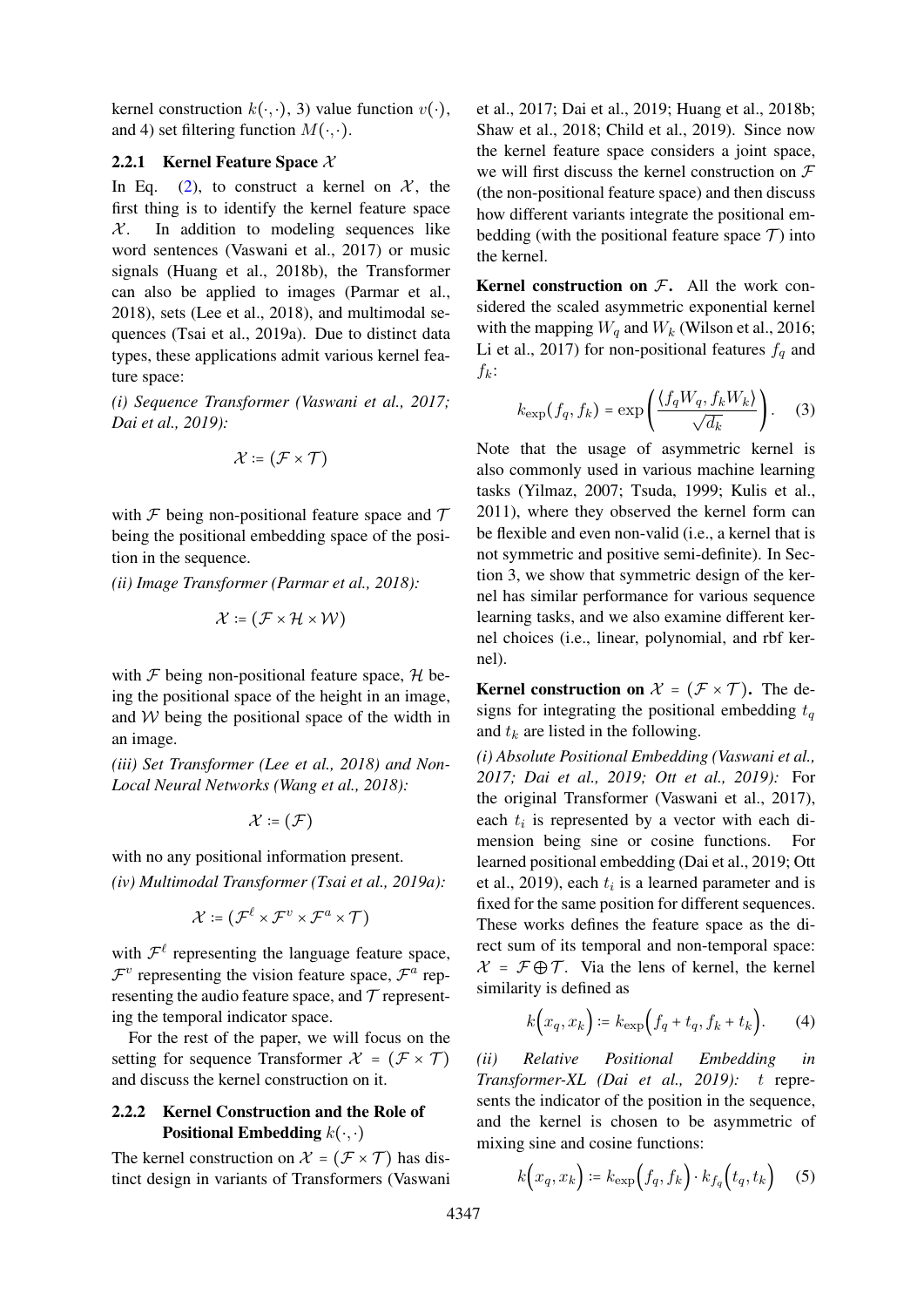with  $k_{f_q}(t_q, t_k)$  being an asymmetric kernel with coefficients inferred by  $f_q$ :  $\log k_{f_q}(t_q, t_k)$  =  $\sum_{p=0}^{\lfloor d_k/2 \rfloor -1}$  $\frac{\lfloor d_k/2 \rfloor - 1}{p=0} c_{2p} \sin \left( \frac{t_q-t_k}{10000 \pi^2} \right)$  $\frac{t_q-t_k}{\frac{2p}{10000}\frac{512}{512}}$  +  $c_{2p+1}$  cos( $\frac{t_q-t_k}{\frac{2}{10000}\frac{5}{5}}$  $\frac{\frac{u_q - u_k}{2p}}{10000\overline{512}}$ with  $[c_0, ..., c_{d_k-1}] = f_q W_q W_R$  where  $W_R$  is an learned weight matrix. We refer readers to Dai et al. (2019) for more details.

*(iii) Relative Positional Embedding of Shaw et al. (2018) and Music Transformer (Huang et al., 2018b): t.* represents the indicator of the position in the sequence, and the kernel is modified to be indexed by a look-up table:

$$
k\Big(x_q, x_k\Big) \coloneqq L_{t_q-t_k, f_q} \cdot k_{\exp}\Big(f_q, f_k\Big), \qquad (6)
$$

where  $L_{t_q-t_k, f_q} = \exp(f_q W_q a_{t_q-t_k})$  with a. being a learnable matrix having matrix width to be the length of the sequence. We refer readers to Shaw et al. (2018) for more details.

Dai et al. (2019) showed that the way to integrate positional embedding is better through Eq. (5) than through Eq. (6) and is better through Eq. (6) than through Eq. (4). We argue the reason is that if viewing  $f_i$  and  $t_i$  as two distinct spaces  $(\mathcal{X} \coloneqq (\mathcal{F} \times \mathcal{T})\right)$ , the direct sum  $x_i = f_i + t_i$  may not be optimal when considering the kernel score between  $x_q$  and  $x_k$ . In contrast, Eq. (5) represents the kernel as a product of two kernels (one for  $f_i$ and another for  $t_i$ ), which is able to capture the similarities for both temporal and non-temporal components.

#### 2.2.3 Value Function  $v(\cdot)$

The current Transformers consider two different value function construction:

*(i) Original Transformer (Vaswani et al., 2017) and Sparse Transformer (Child et al., 2019):*

$$
v(x_k) = v((f_k, t_k)) \coloneqq (f_k + t_k)W_v. \tag{7}
$$

*(ii) Transformer-XL (Dai et al., 2019), Music Transformer (Huang et al., 2018b), Self-Attention with Relative Positional Embedding (Shaw et al., 2018):*

$$
v(x_k) = v((f_k, t_k)) \coloneqq f_k W_v. \tag{8}
$$

Compared Eq.  $(7)$  to Eq.  $(8)$ , Eq.  $(7)$  takes the positional embedding into account for constructing the value function. In Section 3, we empirically observe that constructing value function with Eq.  $(8)$  constantly outperforms the construction with Eq. (7), which suggests that we do not need positional embedding for value function.

### 2.2.4 Set Filtering Function  $M(\cdot, \cdot)$

In Eq. (2), the returned set by the set filtering function  $M(x_q, S_{\mathbf{x}_k})$  defines how many keys and which keys are operating with  $x_a$ . In the following, we itemize the corresponding designs for the variants in Transformers:

*(i) Encoder Self-Attention in original Transformer (Vaswani et al., 2017):* For each query  $x_a$ in the encoded sequence,  $M(x_q, S_{\mathbf{x}_k}) = S_{\mathbf{x}_k}$  contains the keys being all the tokens in the encoded sequence. Note that encoder self-attention considers  $x_q = x_k$  with  $x_q$  being the encoded sequence.

*(ii) Encoder-Decoder Attention in original Transformer (Vaswani et al., 2017):* For each query  $x_a$ in decoded sequence,  $M(x_q, S_{\mathbf{x}_k}) = S_{\mathbf{x}_k}$  contains the keys being all the tokens in the encoded sequence. Note that encode-decoder attention considers  $x_q \neq x_k$  with  $x_q$  being the decoded sequence and  $x_k$  being the encoded sequence.

*(iii) Decoder Self-Attention in original Transformer (Vaswani et al., 2017):* For each query  $x_q$  in the decoded sequence,  $M(x_q, S_{\mathbf{x}_k})$  returns a subset of  $S_{\mathbf{x}_k}$   $(M(x_q, S_{\mathbf{x}_k}) \subset S_{\mathbf{x}_k})$ . Note that decoder self-attention considers  $x_q = x_k$  with  $x_q$ being the decoded sequence. Since the decoded sequence is the output for previous timestep, the query at position  $i$  can only observe the keys being the tokens that are decoded with position  $\lt i$ . For convenience, let us define  $S_1$  as the set returned by original Transformer (Vaswani et al., 2017) from  $M(x_q, S_{\mathbf{x}_k})$ , which we will use it later.

*(iv) Decoder Self-Attention in Transformer-XL (Dai et al., 2019):* For each query  $x_q$  in the decoded sequence,  $M(x_q, S_{\mathbf{x}_k})$  returns a set containing  $S_1$  and additional memories  $(M(x_q, S_{\mathbf{x}_k}))$  =  $S_1 + S_{mem}, M(x_q, S_{\mathbf{x}_k}) \supset S_1$ ).  $S_{mem}$  refers to additional memories.

*(v) Decoder Self-Attention in Sparse Transformer (Child et al., 2019):* For each query  $x_q$  in the decoded sentence,  $M(x_q, S_{\mathbf{x}_k})$  returns a subset of  $S_1$  ( $M(x_q, S_{\mathbf{x}_k}) \subset S_1$ ).

To compare the differences for various designs, we see the computation time is inversely proportional to the number of elements in  $M(x_q, S_{\mathbf{x}_k})$ . For performance-wise comparisons, Transformer-XL (Dai et al., 2019) showed that, the additional memories in  $M(x_q, S_{\mathbf{x}_k})$  are able to capture longer-term dependency than the original Transformer (Vaswani et al., 2017) and hence results in better performance. Sparse Transformer (Child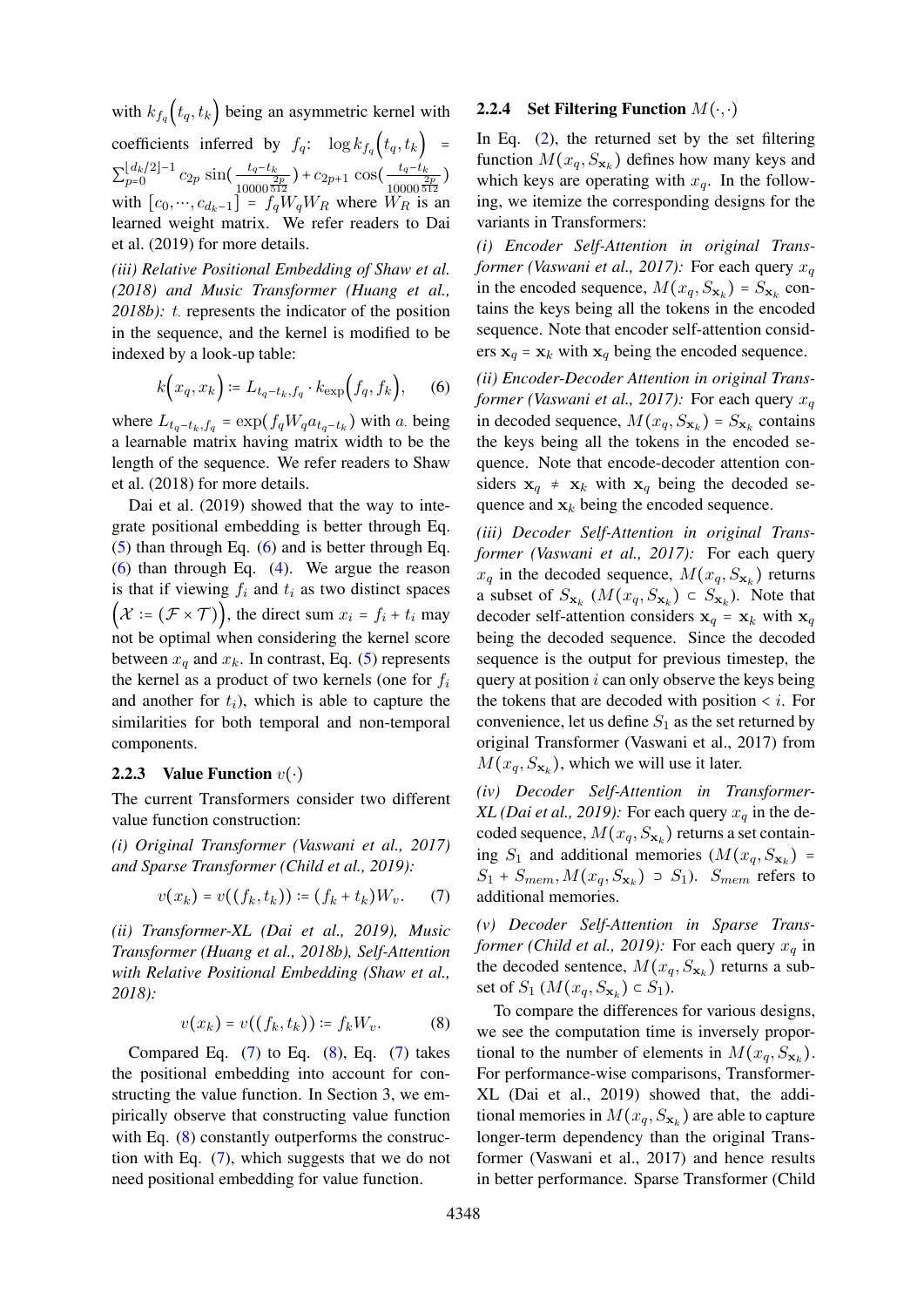et al., 2019) showed that although having much fewer elements in  $M(x_q, S_{\mathbf{x}_k})$ , if the elements are carefully chosen, the attention can still reach the same performance as Transformer-XL (Dai et al., 2019).

### 2.3 Exploring the Design of Attention

So far, we see how Eq. (2) connects to the variants of Transformers. By changing the kernel construction in Section 2.2.2, we can define a larger space for composing attention. In this paper, we present a new form of attention with a kernel that is 1) valid (i.e., a kernel that is symmetric and positive semi-definite) and 2) delicate in the sense of constructing a kernel on a joint space (i.e.,  $\chi$  =  $(\mathcal{F} \times \mathcal{T})$ :

$$
k(x_q, x_k) \coloneqq k_F(f_q, f_k) \cdot k_T(t_q, t_k)
$$
  
with 
$$
k_F(f_q, f_k) = \exp\left(\frac{\langle f_q W_F, f_k W_F \rangle}{\sqrt{d_k}}\right)
$$
 (9)  
and 
$$
k_T(t_q, t_k) = \exp\left(\frac{\langle t_q W_T, t_k W_T \rangle}{\sqrt{d_k}}\right),
$$

where  $W_F$  and  $W_T$  are weight matrices. The new form considers product of kernels with the first kernel measuring similarity between non-temporal features and the second kernel measuring similarity between temporal features. Both kernels are symmetric exponential kernel. Note that  $t_i$  here is chosen as the mixture of sine and cosine functions as in the prior work (Vaswani et al., 2017; Ott et al., 2019). In our experiment, we find it reaching competitive performance as comparing to the current state-of-the-art designs (Eq. (5) by Dai et al. (2019)). We fix the size of the weight matrices W<sup>⋅</sup> in Eq. (9) and Eq. (5) which means we save  $33\%$ of the parameters in attention from Eq. (9) to Eq. (5) (Eq. (5) has weights  $W_Q/W_K/W_R$  and Eq. (9) has weights  $W_F/W_T$ ).

### 3 Experiments

By viewing the attention mechanism with Eq. (2), we aims at answering the following questions regarding the Transformer's designs:

Q1. What is the suggested way for incorporating positional embedding in the kernel function?

Q2. What forms of kernel are recommended to choose in the attention mechanism? Can we replace the asymmetric kernel with the symmetric version?

Q3. Is there any exception that the attention mechanism is not order-agnostic with respect to inputs? If so, can we downplay the role of positional embedding?

Q4. Is positional embedding required in value function?

We conduct experiments on neural machine translation (NMT) and sequence prediction (SP) tasks since these two tasks are commonly chosen for studying Transformers (Vaswani et al., 2017; Dai et al., 2019). Note that NMT has three different types of attentions (e.g., encoder self-attention, decoder-encoder attention, decoder self-attention) and SP has only one type of attention (e.g., decoder self-attention). For the choice of datasets, we pick IWSLT'14 German-English (De-En) dataset (Edunov et al., 2017) for NMT and WikiText-103 dataset (Merity et al., 2016) for SP as suggested by Edunov *et al.* (Edunov et al., 2017) and Dai *et al.* (Dai et al., 2019). For fairness of comparisons, we train five random initializations and report test accuracy with the highest validation score. We fix the position-wise operations in Transformer<sup>3</sup> and only change the attention mechanism. Similar to prior work (Vaswani et al., 2017; Dai et al., 2019), we report BLEU score for NMT and perplexity for SP.

#### 3.1 Incorporating Positional Embedding

In order to find the best way to integrate positional embedding (PE), we study different PE incorporation in the kernel function  $k(\cdot, \cdot)$  in Eq. (2). Referring to Sections 2.2.2 and 2.3, we consider four cases: 1) PE as direct sum in the feature space (see Eq.  $(4)$ ), 2) PE as a look-up table (see Eq. (6)), 3) PE in product kernel with asymmetric kernel (see Eq. (5)), and 4) PE in product kernel with symmetric kernel (see Eq. (9)). We present the results in Table 1.

First, we see that by having PE as a look-up table, it outperforms the case with having PE as direct-sum in feature space, especially for SP task. Note that the look-up table is indexed by the relative position (i.e.,  $t_q - t_k$ ) instead of absolute position. Second, we see that PE in the product kernel proposed by Dai *et al.* (Dai et al., 2019) may not

 $3$ The computation of Transformer can be categorized into position-wise and inter-positions (i.e., the attention mechanism) operations. Position-wise operations include layer normalization, residual connection, and feed-forward mapping. We refer the readers to Vaswani *et al.* (Vaswani et al., 2017) for more details.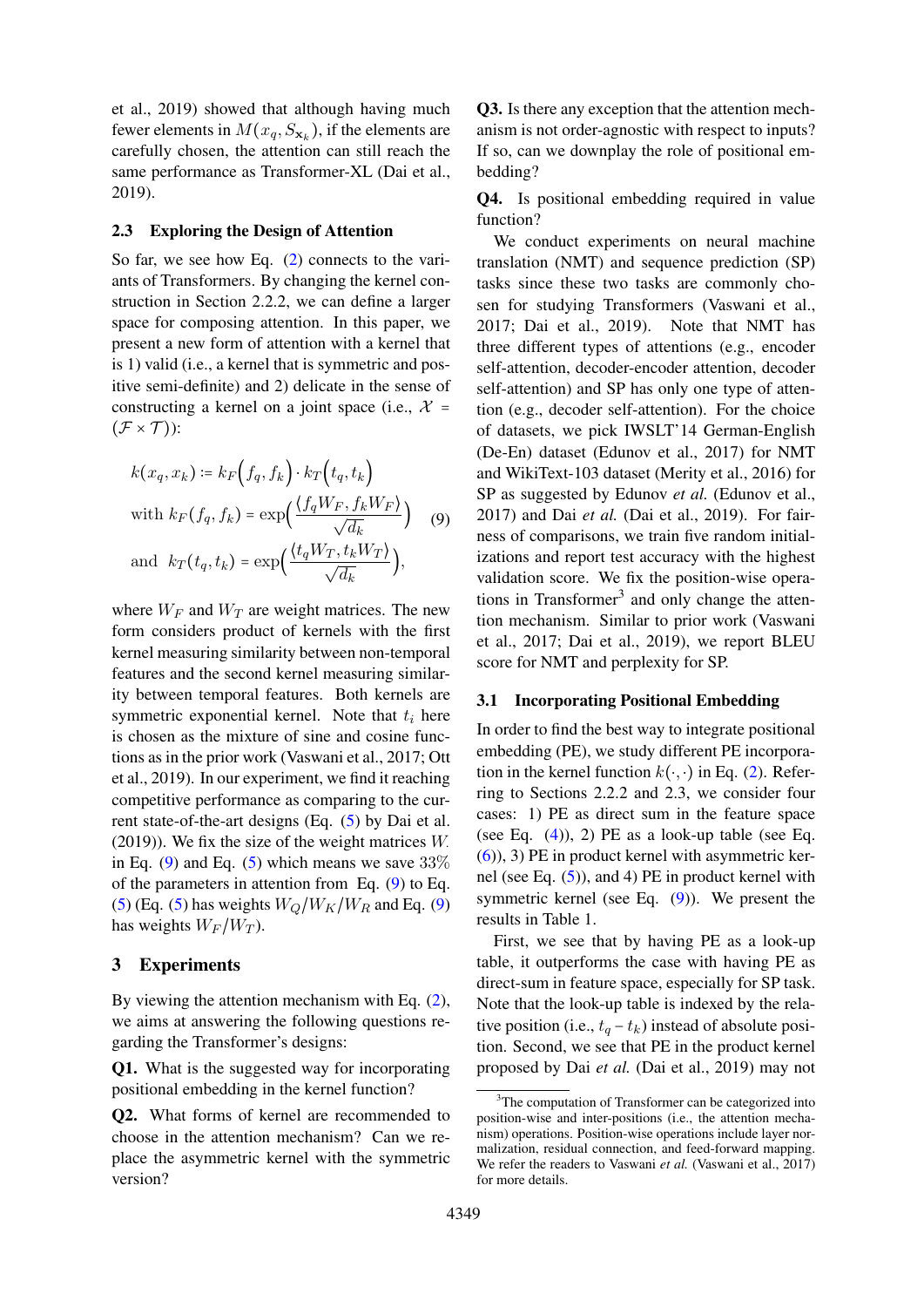Table 1: Incorporating Positional Embedding (PE). NMT stands for neural machine translation on IWSLT'14 De-En dataset (Edunov et al., 2017) and SP stands for sequence prediction on WikiText-103 dataset (Merity et al., 2016).  $\uparrow$  means the upper the better and  $\downarrow$  means the lower the better.

| Approach                          | PE Incorporation | Kernel Form                                      | NMT (BLEU <sup>†</sup> ) | $SP$ (Perplexity $\downarrow$ ) |
|-----------------------------------|------------------|--------------------------------------------------|--------------------------|---------------------------------|
| Vaswani et al. (2017) (Eq. (4))   | Direct-Sum       | $k_{\exp}\left(f_q+t_q, f_k+t_k\right)$          | 33.98                    | 30.97                           |
| Shaw et al. $(2018)$ (Eq. $(6)$ ) | Look-up Table    | $L_{t_q-t_k,f_q}\cdot k_{\exp}\big(f_q,f_k\big)$ | 34.12                    | 27.56                           |
| Dai et al. $(2019)$ (Eq. $(5)$ )  | Product Kernel   | $k_{\exp}(f_q, f_k) \cdot k_{f_q}(t_q, t_k)$     | 33.62                    | 24.10                           |
| Ours $(Eq. (9))$                  | Product Kernel   | $k_F(f_q, f_k) \cdot k_T(t_q, t_k)$              | 34.71                    | 24.28                           |

Table 2: Kernel Types. Other than manipulating the kernel choice of the non-positional features, we fix the configuration by Vaswani et al. (2017) for NMT and the configuration by Dai et al. (2019) for SP.

| Type        | Kernel Form                                                            | NMT (BLEU1)            |                    | $SP$ (Perplexity)      |                    |
|-------------|------------------------------------------------------------------------|------------------------|--------------------|------------------------|--------------------|
|             |                                                                        | Asym. $(W_q \neq W_k)$ | Sym. $(W_q = W_k)$ | Asym. $(W_q \neq W_k)$ | Sym. $(W_q = W_k)$ |
| Linear      | $\langle f_a W_a, f_b W_k \rangle$                                     | not converge           | not converge       | not converge           | not converge       |
| Polynomial  | $\left(\langle f_a W_q, f_b W_k \rangle \right)^2$                     | 32.72                  | 32.43              | 25.91                  | 26.25              |
| Exponential | $\exp\left(\frac{\langle f_a W_q, f_b W_k \rangle}{\sqrt{d_k}}\right)$ | 33.98                  | 33.78              | 24.10                  | 24.01              |
| <b>RBF</b>  | $\exp\left(-\frac{\ f_a W_q - f_b W_k\ ^2}{\sqrt{d_k}}\right)$         | 34.26                  | 34.14              | 24.13                  | 24.21              |
|             |                                                                        |                        |                    |                        |                    |

constantly outperform the other integration types (it has lower BLEU score for NMT). Our proposed product kernel reaches the best result in NMT and is competitive to the best result in SP.

## 3.2 Kernel Types

To find the best kernel form in the attention mechanism, in addition to the exponential kernel (see Eq. (3)), we compare different kernel forms (i.e., linear, polynomial, and rbf kernel) for the nonpositional features. We also provide the results for changing asymmetric to the symmetric kernel, when forcing  $W_q = W_k$ , so that the resulting kernel is a valid kernel (Scholkopf and Smola, 2001). The numbers are shown in Table 2. Note that, for fairness, other than manipulating the kernel choice of the non-positional features, we fix the configuration by Vaswani *et al.* (Vaswani et al., 2017) for NMT and the configuration by Dai *et al.* (Dai et al., 2019) for SP.

We first observe that the linear kernel does not converge for both NMT and SP. We argue the reason is that the linear kernel may have negative value and thus it violates the assumption in kernel smoother that the kernel score must be positive (Wasserman, 2006). Next, we observe the kernel with infinite feature space (i.e., exponential and rbf kernel) outperforms the kernel with fi-

nite feature space (i.e., polynomial kernel). And we see rbf kernel performs the best for NMT and exponential kernel performs the best for SP. We conclude that the choice of kernel matters for the design of attention in Transformer. Also, we see no much performance difference when comparing asymmetric to symmetric kernel. In the experiment, we fix the size of  $W$ . in the kernel, and thus adopting the symmetric kernel benefits us from saving parameters.

#### 3.3 Order-Invariance in Attention

The need of the positional embedding (PE) in the attention mechanism is based on the argument that the attention mechanism is an order-agnostic (or, permutation equivariant) operation (Vaswani et al., 2017; Shaw et al., 2018; Huang et al., 2018b; Dai et al., 2019; Child et al., 2019). However, we show that, for decoder self-attention, the operation is not order-agnostic. For clarification, we are not attacking the claim made by the prior work (Vaswani et al., 2017; Shaw et al., 2018; Huang et al., 2018b; Dai et al., 2019; Child et al., 2019), but we aim at providing a new look at the order-invariance problem when considering the attention mechanism with masks (masks refer to the set filtering function in our kernel formulation). In other words, previous work did not consider the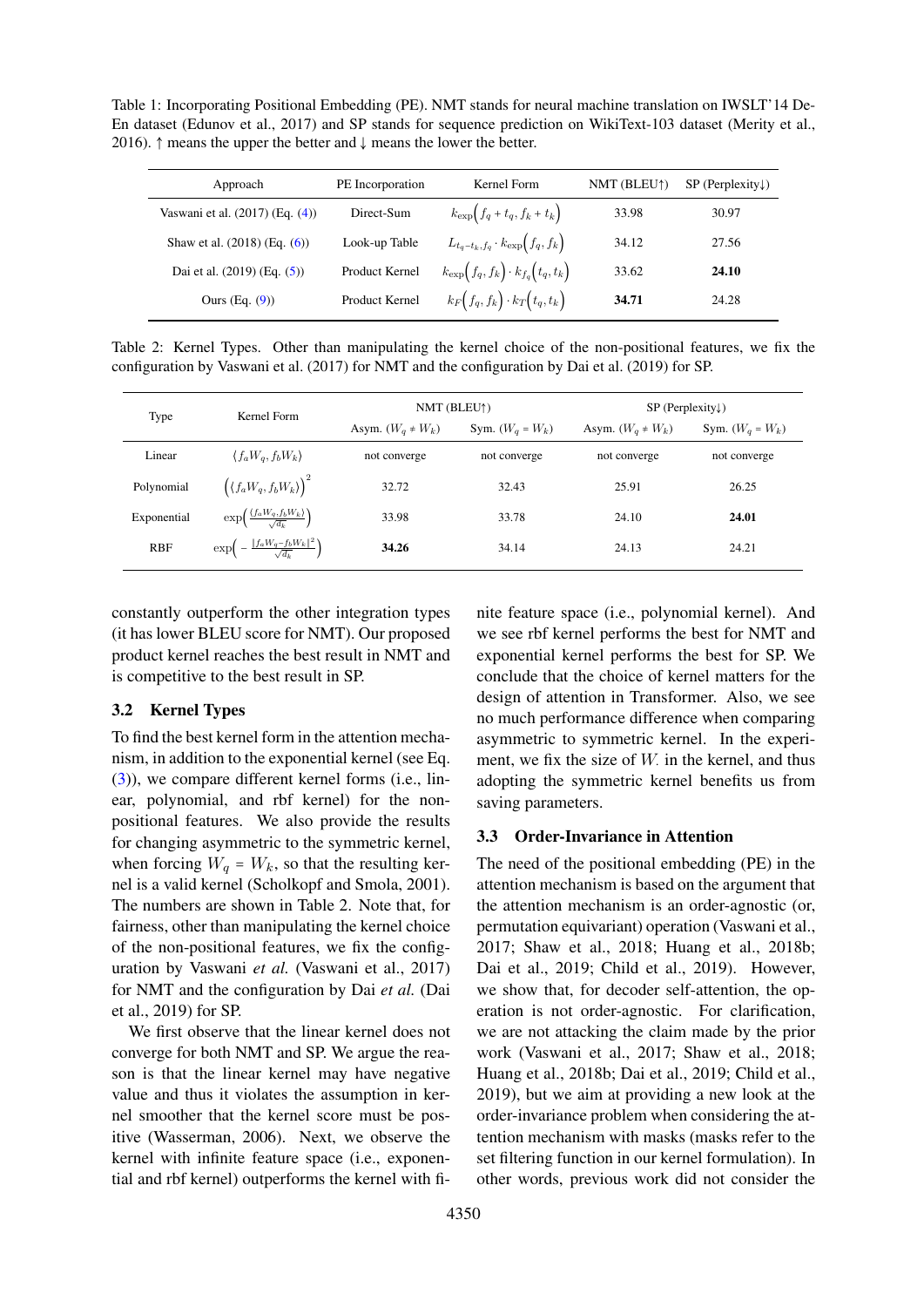Table 3: Order-Invariance in Attention. To save the space, we denote Encoder Self-Attention / Encoder-Decoder Attention / Decoder Self-Attention as A/B/C. Note that SP only has decoder self-attention.

| Approach                | Positional Embedding | NMT (BLEU†) | Approach                          | Positional Embedding | $SP$ (Perplexity) |
|-------------------------|----------------------|-------------|-----------------------------------|----------------------|-------------------|
| Ours $(Eq. (9))$        | In $A/B/C$           | 34.71       | Vaswani et al. (2017) (Eq.<br>(4) | In $C$               | 30.97             |
| Ours $(Eq. (9))$        | In $A/B$             | 34.49       | Ours $(Eq. (9)$                   | In $C$               | 24.28             |
| No Positional Embedding | none                 | 14.47       | No Positional Embedding           | none                 | 30.92             |

I: Value Function Considering Positional Embedding (Eq. (7)) / II: Value Function Considering no Positional Embedding (Eq. (8)) Approach NMT (BLEU↑) SP (Perplexity↓)  $I\left(v(x_k) := (f_k + t_k)W_V\right)$   $II\left(v(x_k) := f_kW_V\right)$   $I\left(v(x_k) := (f_k + t_k)W_V\right)$   $II\left(v(x_k) := f_kW_V\right)$ Vaswani et al. (2017) (Eq. (4)) 33.98 34.02 30.97 30.50 Shaw et al. (2018) (Eq. (6)) 34.04 34.12 27.56 27.45 Dai et al. (2019) (Eq. (5)) 33.32 33.62 24.18 24.10 Ours (Eq. (9)) 34.60 34.71 24.42 24.28

Table 4: Positional Embedding in Value Function.

mask between queries and keys when discussing the order-invariance problem (Pérez et al., 2019).

To put it formally, we first present the definition by Lee et al. (2018) for a permutation equivariance function:

Definition 2. *Denote* Π *as the set of all permutations over*  $[n] = \{1, \dots, n\}$ . A function func :  $\mathcal{X}^n \to \mathcal{Y}^n$  is permutation equivariant iff for any *permutation*  $\pi \in \Pi$ ,  $func(\pi x) = \pi func(x)$ .

Lee et al. (2018) showed that the standard attention (encoder self-attention (Vaswani et al., 2017; Dai et al., 2019) ) is permutation equivariant. Here, we present the non-permutation-equivariant problem on the decoder self-attention:

Proposition 1. *Decoder self-attention (Vaswani et al., 2017; Dai et al., 2019) is not permutation equivariant.*

To proceed the proof, we need the following definition and propositions.

Definition 3. *Denote* Π *as the set of all permutations over*  $[n] = \{1, \cdots, n\}$  *and*  $S_{\mathbf{x}_k}^{\pi}$  *as performing permutation*  $\pi$  *over*  $S_{\mathbf{x}_k}$ . Attention $(x_q; S_{\mathbf{x}_k})$  *is said to be permutation equivariant w.r.t.*  $S_{\mathbf{x}_k}$  *if and only if for any*  $\pi \in \Pi$ , Attention $(x_q; S_{\mathbf{x}_k}^{\pi})$  = Attention $(x_q; S_{\mathbf{x}_k})$ .

Proposition 2. *Attention with the set filtering*  $function M(x_q, S_{\mathbf{x}_k}) = S_{\mathbf{x}_k}$  is permutation equiv*ariant w.r.t.*  $S_{\mathbf{x}_k}$ *.* 

*Proof.* It is easy to show that if  $M(x_q, S_{\mathbf{x}_k})$  =  $S_{\mathbf{x}_k}$ , Eq. (2) remains unchanged for any permutation  $\pi$  performed on  $S_{\mathbf{x}_k}$ . . ∎ ∎ ∎ ∎ ∎ ∎ Proposition 3. *Attention with the set difference*  $S_{\mathbf{x}_k} \setminus M(x_q, S_{\mathbf{x}_k}) \neq \emptyset$  is not permutation equiv*ariant w.r.t.*  $S_{\mathbf{x}_k}$ *.* 

*Proof.* First, suppose that  $\hat{x} \in S_{\mathbf{x}_k} \setminus M(x_q, S_{\mathbf{x}_k})$ . Then, we construct a permutation  $\pi$  such that  $\hat{x} \in M(x_q, S_{\mathbf{x}_k}^{\pi})$ ). It is obvious that Eq. (2) changes after this permutation and thus Attention $(x_q; M(x_q, S_{\mathbf{x}_k}))$  is not permutation equivariant w.r.t.  $S_{\mathbf{x}_k}$ . . ∎ ∎ ∎ ∎ ∎ ∎ ∎ ∎ ∎ ∎ ∎ ∎

*Proof.* [Proof for Proposition 1] First, we have  $x_q \sim S_{\mathbf{x}_k}$ . Hence, showing Attention $(x_q; S_{\mathbf{x}_k})$ not permutation equivariant w.r.t.  $S_{\mathbf{x}_k}$  equals to showing Attention not permutation equivariant. Then, since the decoder self-attention considers masking (i.e.,  $M(x_q, S_{\mathbf{x}_k})$  returns a subset of  $S_{\mathbf{x}_k}$ ), by Proposition 3, the decoder self-attention is not permutation equivariant.

In fact, not only being a permutation inequivariant process, the decoding process in the decoder self-attention already implies the order information from the data. To show this, take the decoded sequence  $y = [\text{init}, y_1, y_2, y_3, y_4]$  as an example. init stands for the initial token. When determining the output  $y_1$  from init, the set filtering function is  $M(\text{init}, S_{\mathbf{v}}) = \{\text{init}\}\$ . Similarly, we will have  $M(y_1, S_y)$ ,  $M(y_2, S_y)$ ,  $M(y_3, S_y)$  to be  $\{\text{init}, y_1\}, \{\text{init}, y_1, y_2\}, \{\text{init}, y_1, y_2, y_3\}.$  Then, it raises a concern: do we require PE in decoder self-attention? By removing PE in decoder selfattention, we present the results in Table 3. From the table, we can see that, for NMT, removing PE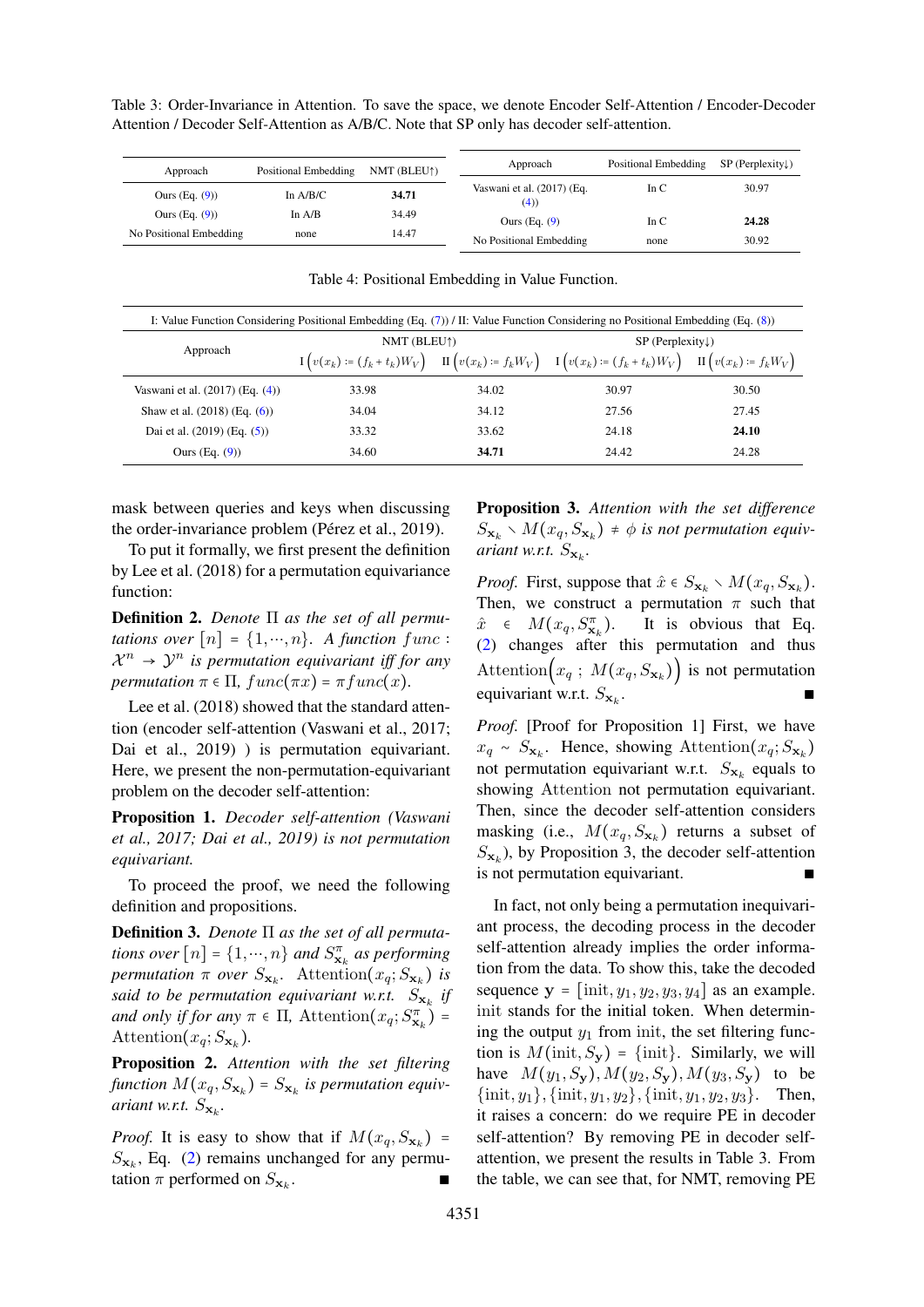only in decoder self-attention results in slight performance drop (from 34.71 to 34.49). However, removing PE in the entire model greatly degrades the performance (from 34.71 to 14.47). On the other hand, for SP, removing PE from our proposed attention variant dramatically degrades the performance (from 24.28 to 30.92). Nonetheless, the performance is slightly better than considering PE from the original Transformer (Vaswani et al., 2017).

## 3.4 Positional Embedding in Value Function

To determine the need of positional embedding (PE) in value function, we conduct the experiments by adopting Eq.  $(7)$  or Eq.  $(8)$  in the attention mechanism. The results are presented in Table 4. From the table, we find that considering PE in value function (Eq. (7)) does not gain performance as compared to not considering PE in value function (Eq. (8)).

# 3.5 Take-Home Messages

Based on the results and discussions, we can now answer the questions given at the beginning of this section. The answers are summarized into the take-home messages in the following.

A1. We show that integrating the positional embedding in the form of product kernel (Eq. (5) or Eq. (9)) gives us best performance.

A2. The kernel form does matter. Adopting kernel form with infinite feature dimension (i.e., exponential kernel or rbf kernel) gives us best results. The symmetric design of the kernel may benefit us from saving parameters and barely sacrifice the performance as compared to the non-symmetric one.

A3. The decoder self-attention is not an orderagnostic operation with respect to the order of inputs. However, incorporating positional embedding into the attention mechanism may still improve performance.

A4. We find that there is no much performance difference by considering or not considering the positional embedding in value function.

# 4 Related Work

Other than relating Transformer's attention mechanism with kernel methods, the prior work (Wang et al., 2018; Shaw et al., 2018; Tsai et al., 2019b) related the attention mechanism with graph-structured learning. For example, Non-Local Neural Networks (Wang et al., 2018) made a connection between the attention and the nonlocal operation in image processing (Buades et al., 2005). Others (Shaw et al., 2018; Tsai et al., 2019b) linked the attention to the message passing in graphical models. In addition to the fundamental difference between graph-structured learning and kernel learning, the prior work (Wang et al., 2018; Shaw et al., 2018; Tsai et al., 2019b) focused on presenting Transformer for its particular application (e.g., video classification (Wang et al., 2018) and neural machine translation (Shaw et al., 2018)). Alternatively, our work focuses on presenting a new formulation of Transformer's attention mechanism that gains us the possibility for understanding the attention mechanism better.

# 5 Conclusions

In this paper, we presented a kernel formulation for the attention mechanism in Transformer, which allows us to define a larger space for designing attention. As an example, we proposed a new variant of attention which reaches competitive performance when compared to previous state-of-the-art models. Via the lens of the kernel, we were able to better understand the role of individual components in Transformer's attention and categorize previous attention variants in a unified formulation. Among these components, we found the construction of the kernel function acts the most important role, and we studied different kernel forms and the ways to integrate positional embedding on neural machine translation and sequence prediction. We hope our empirical study may potentially allow others to design better attention mechanisms given their particular applications.

# Acknowledgments

We thank Zhilin Yang for helpful discussion on the positional encoding in Transformer's Attention. This work was supported in part by the DARPA grant FA875018C0150, Office of Naval Research grant N000141812861, AFRL CogDeCON, NSF Awards #1734868 #1722822, National Institutes of Health, JST PRESTO program JPMJPR165A, and Apple. We would also like to acknowledge NVIDIA's GPU support.